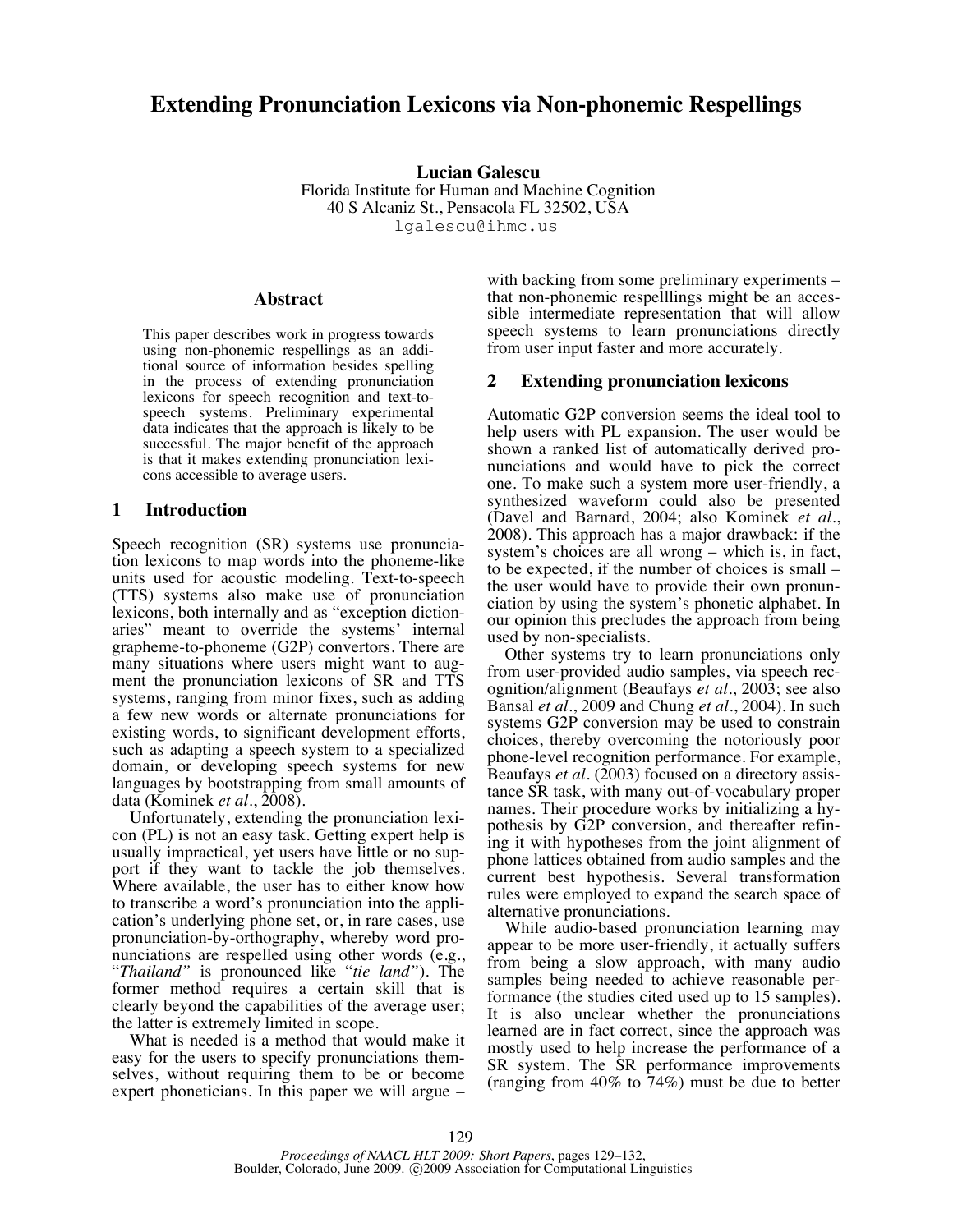pronunciations, but we are not aware of the existence of any correctness evaluations.

## **3 Non-phonemic respellings**

The method proposed here is aimed at allowing users to directly indicate the pronunciation of a word via *non-phonemic respellings* (NPRs). With NPRs, a word's pronunciation is represented according to the ordinary spelling rules of English, without attempting to represent each sound with a unique symbol. For example, the pronunciation of the word *phoneme* could be indicated as *\FO-neem\*, where capitalization indicates stress (boldface, underlining, and the apostrophe are also used as stress markers). It is often possible to come up with different respellings, and, indeed, systematicity is not a goal here; rather, the goal is to convey information about pronunciation using familiar spelling-to-sound rules, with no special training or tables of unfamiliar symbols.

NPRs are used to indicate the pronunciation of unfamiliar or difficult words by news organizations (mostly for foreign names), the United States Pharmacopoeia (for drug names), as well as countless interest groups (astronomy, horticulture, philosophy, etc.). Lately, Merriam-Webster Online<sup>1</sup> has started using NPRs in their popular Word of the Day<sup>2</sup> feature. Here is a recent example:

#### *girandole* • \JEER-un-dohl\

While NPRs seem to be used by a fairly wide range of audiences, we mustn't assume that most people are familiar with them. What we do know, however, is that people can learn new pronunciations faster and with fewer errors from NPRs than from phonemic transcriptions and this holds true whether they are linguistically-trained or not (Fraser, 1997). We contend, based on preliminary observations, that not only are NPRs easily decoded, but people seem to be able to produce relatively accurate NPRs, too.

# **4 Our Approach**

Our vision is that speech applications would employ user-provided NPRs as an additional source of information besides orthography, and use dedicated NPR-to-pronunciation (N2P) models to derive hypotheses about the correct pronunciation.

However, before embarking on this project, we ought to answer three questions:

1. Is generic knowledge about grapheme-tophoneme mappings in English sufficient to decode pronunciation respellings? Or, in technical terms, are generic G2P models going to work as N2P models?

- 2. Are pronunciation respellings useful in obtaining the correct pronunciation of a word beyond the capabilities of a G2P converter?
- 3. Since we don't require that average users learn a respelling system, are novice users able to generate useful respellings?

In the following we try to answer experimentally the technical counterparts of the first two questions, and report results of a small study designed to answer the third one.

### **4.1 Data and models**

We collected a corpus of 2730 words with a total of 2847 NPR transcriptions (some words have multiple NPRs) from National Cancer Institute's Dictionary of Cancer Terms.<sup>3</sup> The dictionary contains over 4000 medical terms. Here are a couple of entries (without the definitions):

lactoferrin (LAK-toh-fayr-in)

valproic acid (val-PROH-ik A-sid)

Of the 2730 words, 1183 appear in the CMU dictionary (Weide, 1998) – we'll call this the ID set. Of note, about 180 words were not truly indictionary; for example, *Versed* (a drug brand name), pronounced  $\overline{V}$  ER0 S EH1 D\, is different from the in-dictionary word *versed*, pronounced \V ER1 S T\. We manually aligned all NPRs in the ID set with the phonetic transcriptions.

We transcribed phonetically another 928 of the words – we'll call this the OOD set – not found in the CMU dictionary; we verified the phonetic transcriptions against the Merriam-Webster Online Medical Dictionary and the New Oxford American Dictionary (McKean, 2005).

For G2P conversion we used a joint 4-gram model (Galescu, 2001) trained on automatic alignments for all entries in the CMU dictionary. We note that joint n-gram models seem to be among the best G2P models available (Polyakova and Bonafonte, 2006; Bisani and Ney, 2008).

## **4.2 Adequacy of generic G2P models**

To answer the first question above, we looked at whether the generic joint 4-gram G2P model is adequate for converting NPRs into phonemes.

At first, it appeared that the answer would be negative. We found out that NPRs use GP correspondences that do not exist or are extremely rare in the CMU dictionary. For example, the  $\leq$ [*ih*], \IH\> correspondence is very infrequent in the

<sup>|&</sup>lt;br>|<br>| <sup>1</sup> http://www.merriam-webster.com

<sup>&</sup>lt;sup>2</sup> http://www.merriam-webster.com/cgi-bin/mwwod.pl

3 http://www.cancer.gov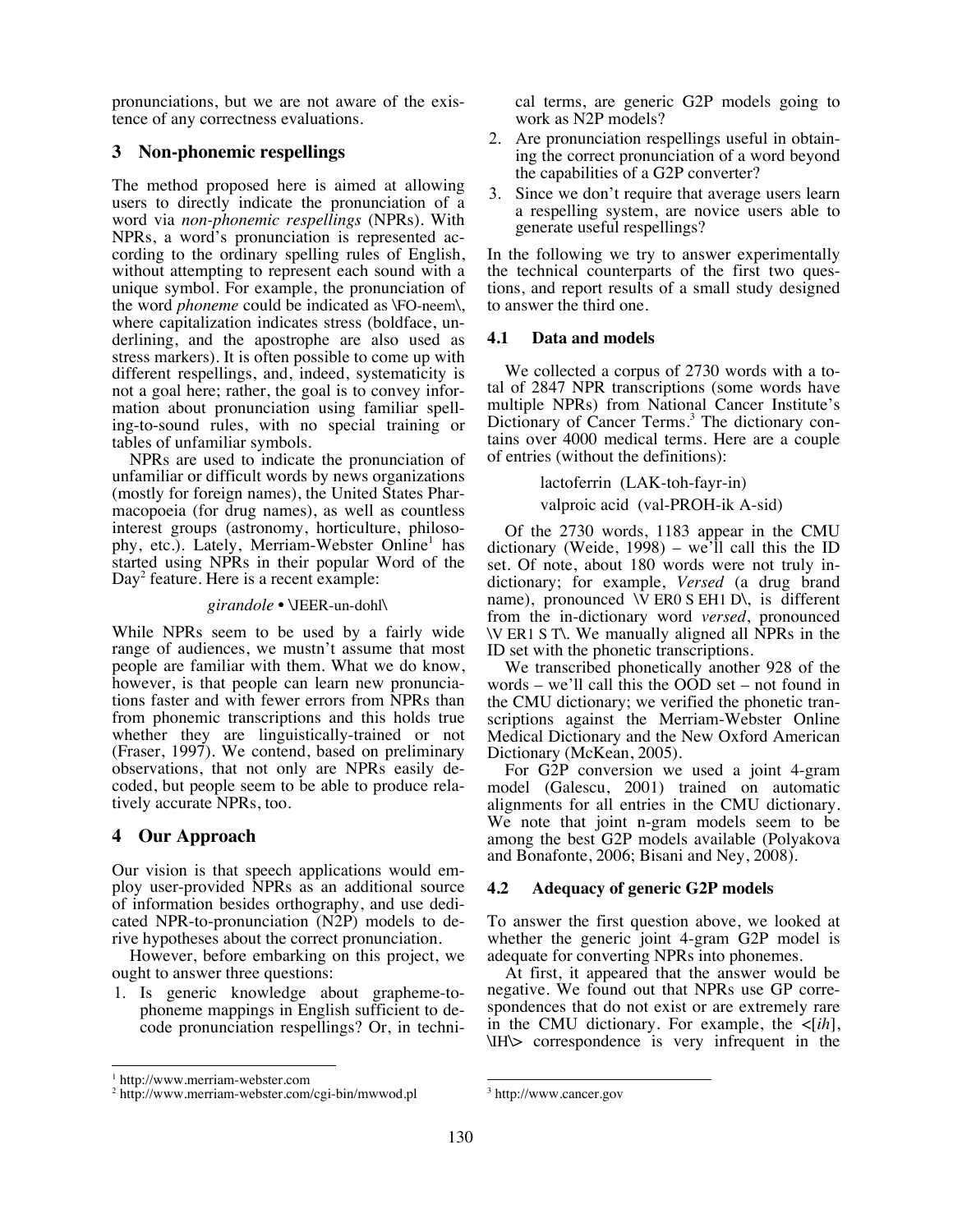CMU dictionary (and appears only in proper names, e.g., *Stihl*), but is very frequently used in NPRs. Therefore, for the [*ih*] grapheme the G2P converter prefers \IH HH\ to the intended \IH\. Similar problems happen because of the way some diphones are transcribed. Two other peculiarities of the transcription accounted for other errors: a) always preferring /S/ in plurals where /Z/ would be required, and b) using [*ayr*] to transcribe \EH R\, which uses the very rare  $\langle [ay], \triangle H \rangle$  mapping. These deviations from ordinary GP correspondences occur with regularity and therefore we were able to fix them with four post-processing rules. We are confident that these rules capture specific choices made during the compilation of the Dictionary of Cancer Terms, to reduce ambiguity, and increase consistency, with the expectation that readers would learn to make the correct phonological choices when reading the respellings.

Another issue was that the set of GP mappings used in NPRs was extremely small (111) compared to the GP correspondence set obtained automatically from the CMU dictionary (1130, many of them occurring only in proper names). However, it turns out that 47524 entries in the CMU dictionary (about 45%) use exclusively GP mappings found in NPRs! This suggests that, while the generic G2P model may not be adequate for the N2P task, the GP mappings used in NPRs are sufficiently common that a more adequate N2P model could be built from generic dictionary entries by selecting only relevant entries for training. Unfortunately we don't have a full account of all "exotic" entries in the CMU dictionary, but we expect that by simply removing from the training data the approximately 54K known proper names will yield a reasonable starting point for building N2P models.

#### **4.3 NPR-to-pronunciation conversion**

To assess the contribution of NPR information to pronunciation prediction, we compare the performance of spelling-to-pronunciation conversion (the baseline) to that of NPR-to-pronunciation conversion, as well as to that of a combined spelling and NPR-based conversion, which is our end goal.

For the N2P task, we trained two joint 4-gram models: one based on the aligned NPRs, and a second based on the 47K CMU dictionary entries that use only GP mappings found in NPRs. Then, we interpolated the two models to obtain an NPR- specific model (the weights were not optimized for these experiments), which we'll call the N2P model. The combined, spelling and NPR-based model was an oracle combination of the G2P and the N2P model. Phone error rates (PER) and word error rates (WER) for both the ID set and the OOD set are shown in Figures 1 and 2, respectively. We



Figure 1. Phone and word error rates on the ID set.



Figure 2. Phone and word error rates for the OOD set.

obtained n-best pronunciations with n from 1 to 10 for the three models considered.

As expected, G2P performance is very good on the ID set, since the test data was used in training the G2P model. Significantly, even though the N2P model is not as good itself, the combined model shows marked error rate reductions: for the top hypothesis it cuts the PER by over 57%, and the WER by over 47% when compared to the G2P performance on spelling alone.

Since the OOD set represents data unseen by either the spelling-based model or the NPR-based model, all models' performance is severely degraded compared to that on the ID set. But here we see that NPR-based pronunciations are already better than spelling-based ones. For the top hypothesis, compared to the performance of the G2P model alone, the N2P model shows almost 19% better PER, and almost 5% better WER, whereas the combined model achieves 49% better PER and close to 31% better WER.

#### **4.4 User-generated NPRs**

To answer the third question, we collected usergenerated NPRs from five subjects. The subjects were all computer-savvy, with at least a BSc degree. Only one subject expressed some familiarity with NPRs (but didn't generate better NPRs than